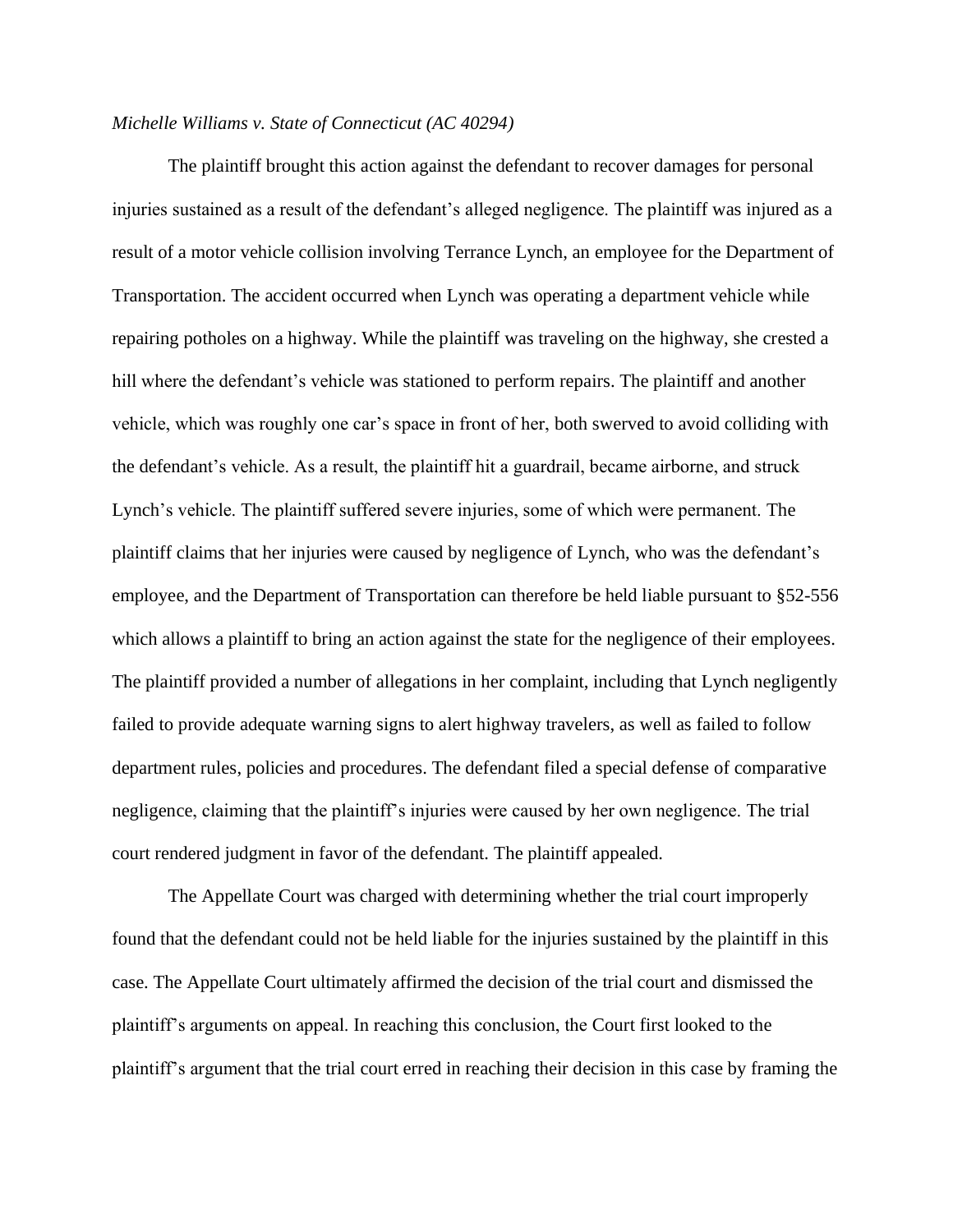issues too narrowly and thereby failed to consider all allegations of negligence set forth in her complaint. The Court found this argument unpersuasive. The Court reasoned that there was nothing in the record to support the plaintiff's claim. Despite the trial court focusing almost entirely on the plaintiff's allegations that there were inadequate warning signs, the record does not suggest that the trial court failed to consider the plaintiff's other allegations of negligence which were unrelated to the absence of warning signs. The Court found that the trial courts holding reflected the court's general determination that the plaintiff failed to meet their burden as the defendant presented a more credible version of the facts and surrounding circumstances of the accident. The Court therefore determined that, in the absence of evidence to the contrary, they presume that the trial court acted properly in reaching their decision.

The Court next considered the plaintiff's claim that the trial court improperly failed to consider statutes, regulations and highway safety standards. The Court declined to review this claim, reasoning that the plaintiff failed to preserve the claim by raising it to the trial court. The plaintiff therefore cannot bring this claim forward to the Appellate Court. In reaching this conclusion, the Court reviewed the plaintiff's contention that she had properly preserved the issue by virtue of her allegation that Lynch had failed to follow proper rules, policies and procedures. The Court determined that the plaintiff failed to cite any particular statute or regulation which Lynch violated in either her complaint or her post trial brief. The Court reasoned that the plaintiff failed to provide any evidence or testimony pertaining to any statute or regulation which she alleges Lynch to have violated. The Court additionally noted that the plaintiff failed to provide evidence or excerpts regarding the defendant's department safety standards at trial and further failed to question any witnesses about those standards. The Court